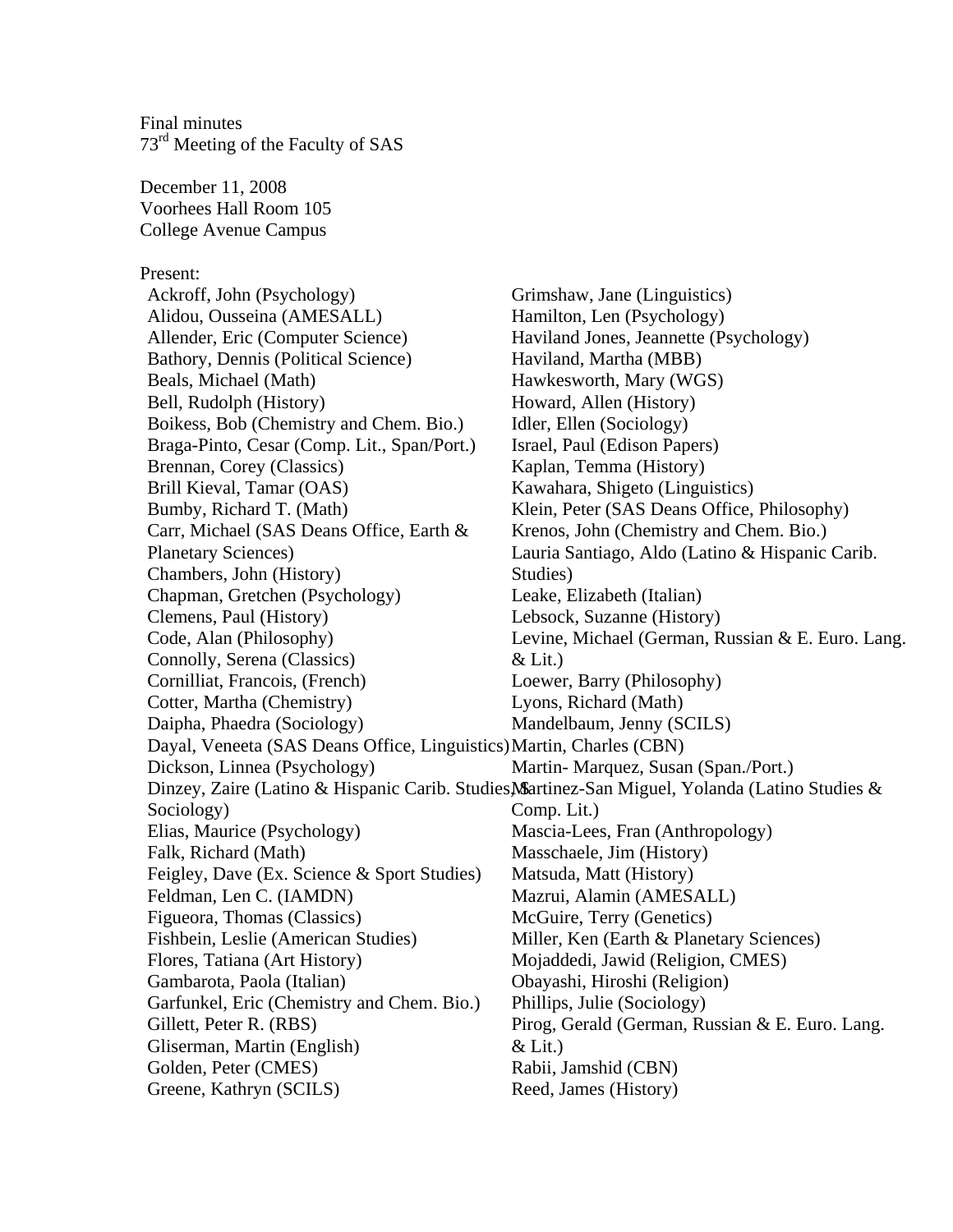Rennie, Nicholas (German, Russian & E. Euro. Languacs, Sarolta (History)  $&$  Lit.) Robinson, Dave (Geography) Ruben, Brent (Communications) Rubin, Jeff (Economics) Schwarzchild, Roger (Linguistics) Sheehan, Tanya (Art History) Sheflin, Neil (Economics) Simmons, Richard V. (Asian Lang. and Cultures Williams, Carolyn (English) Sinkoff, Nancy (Jewish Studies, History) Smith, D. Randall (Sociology) Smith, Holly (Philosophy) Tschanz, Dietrich (Asian Lang. and Cultures) Vershon, Andrew (MBB) Voos, Paula (SMLR) Wall, Cheryl (English) Wasserman, Emma (Religion) Wasserman, Mark (History) Werlen, Guy (CBN)

- 1. Executive Dean Douglas Greenberg called the meeting to order at 2:07 pm.
- 2. The Dean's motion to accept the draft minutes from the meetings of April 24, May 6, and May 7, 2008 passed unanimously.
- 3. The Dean called for a moment of silence in memory of faculty and staff who passed away since our last meeting. *In Memoriam* is available at [http://ruinfo.rutgers.edu/InMemoriam/default.aspx.](http://ruinfo.rutgers.edu/InMemoriam/default.aspx)
- 4. The Dean's motion to accept the agenda for the meeting passed unanimously.
- 5. Jane Grimshaw (Linguistics), Acting Chair of the SAS Core Requirements Committee, described the work underway to make the transition from the Interim Liberal Arts Distribution Requirements to the permanent Core Curriculum approved in the spring. An effort is being made to canvass all persons across SAS involved in undergraduate education for proposals and suggestions regarding the new courses that will satisfy core distribution requirements.

Professor Grimshaw presented five motions intended to clarify language in the SAS Core Curriculum and to facilitate the transition from the interim to the permanent core curriculum.

**Motion 1**, which specified in greater detail those students who would be exempt from the Minor requirement in the Core Curriculum, **passed unanimously**.

**Motion 2**, which extended the Minor exemption rule adopted in the new Core Curriculum to the Interim Curriculum, **passed with one negative vote.** 

**Motion 3**, which amended the list of courses satisfying the SAS Interim Liberal Arts Quantitative Reasoning Requirements, **passed unanimously**.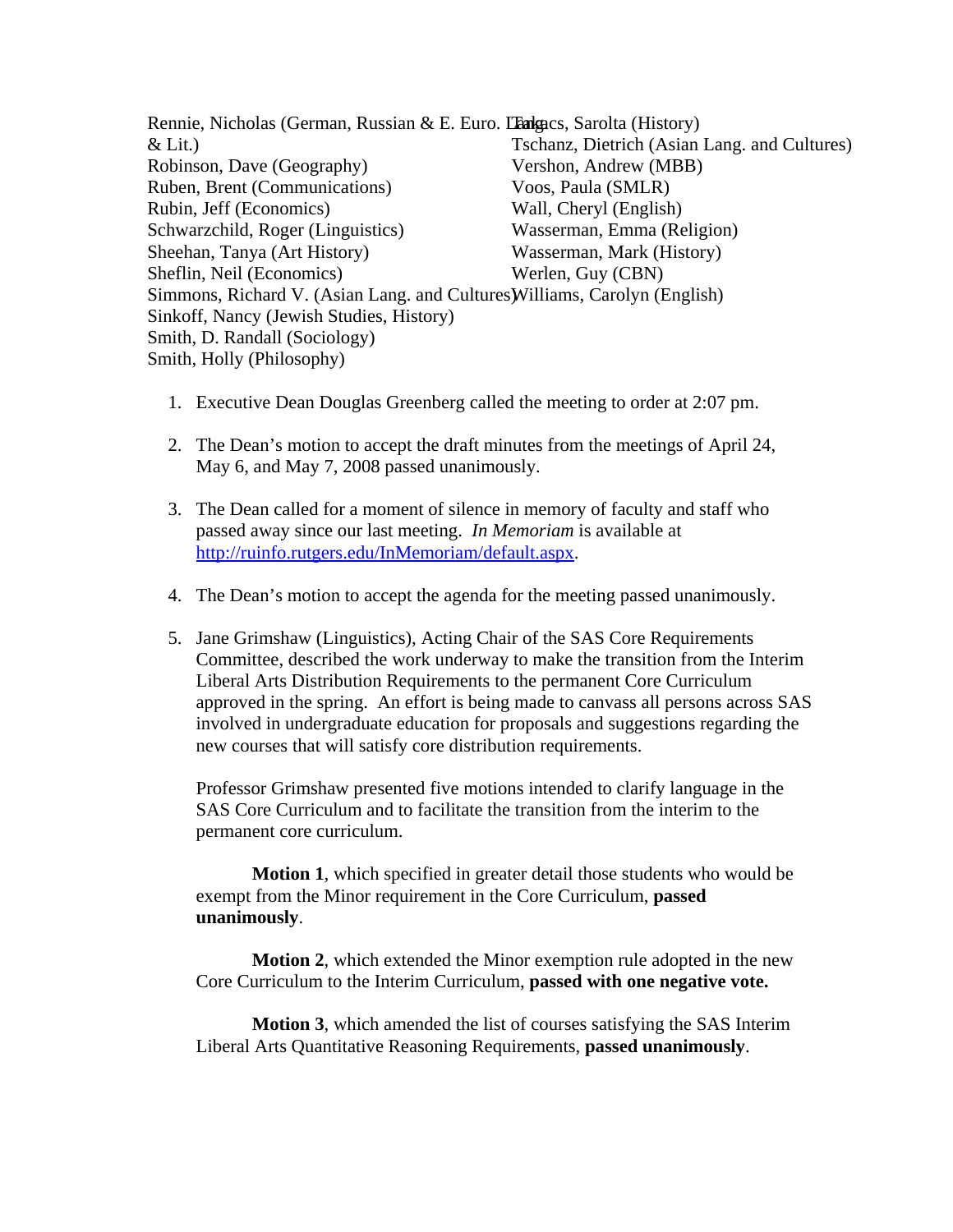**Motion 4**, which amended the list of courses satisfying the SAS Interim Liberal Arts Natural Science Requirement, **passed with one negative vote.** 

**Motion 5**, which created a single six credit Diversity and Global Awareness category to replace two separate three credit requirements, **passed unanimously.** 

(For the complete language of the five amendments see Motions from the Core Requirements Committee to be put before the SAS faculty and affiliates at the 12- 11-08 meeting on the SAS website)

- 6. Dennis Bathory (Political Science), Chair of the SAS Curriculum Committee, presented a report recommending changes in courses and programs. **The Curriculum Committee's report was approved unanimously**, but Paul Clemens (History) suggested in the future we might proceed differently. The Curriculum Committee's recommendations are circulated previous to our meetings. They are necessarily quite detailed and most of the changes are of interest to relatively few faculty members. Clemens thought it would be better if we only addressed specific questions or challenges to the committee's report that could be raised with the Chair prior to our meeting. He hoped that we would then have time for the Chair to discuss general issues of policy that concerned the committee.
- 7. Dean Greenberg explained his commitment to a comprehensive program to insure faculty and staff awareness of sexual harassment issues. Every department will have mandatory training in the serious legal and moral issues posed by sexual harassment.

## 8: **Dean's Report:**

Dean Greenberg called attention to an extensive list of cost-cutting measures that had been adopted by U.S. colleges and universities in response to the national economic crisis. The national trend toward the privatization of public services extends to higher education in New Jersey. This year the state continued the trend of reduced funding for the university, and we anticipate further cuts in July. In response we have postponed renovations, restricted spending from research accounts, and reduced department budgets. By acting now to conserve the resources we have, we hope to be able to continue hiring faculty. We are also committed to the goals of our new core curriculum and will find the resources to make it work. Despite the grave fiscal challenges we face, we can take pride in our mission as a public university that provides educational opportunity to every social strata of our population. Dean Greenberg is encouraged by the remarkable loyalty to the university among our best faculty and by the quality and diversity of our students. Those students are hurting, and he asked faculty to follow his example by contributing to the SAS Dean's Emergency Fund.